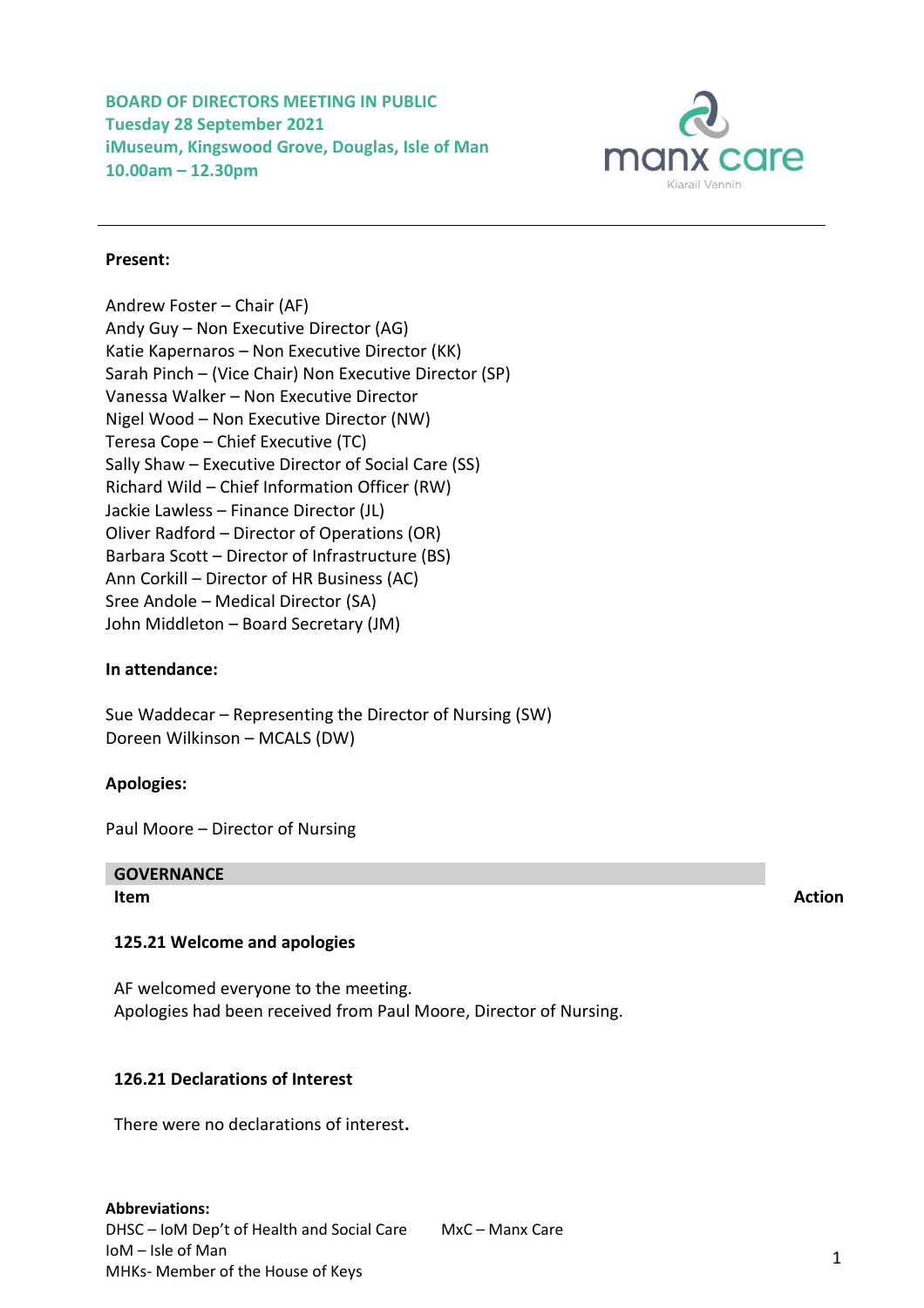# **127.21 Minutes of the meeting – 27 July 2021**

There were no amendments required to the previous Minutes.

**The minutes of the meeting held on 27 th July 2021 were ACCEPTED as an accurate record.**

# **128.21 Matters Arising**

There were no separate matters arising, not covered by the Agenda.

# **129.21 Notification of any other items of business**

There were no other items of business requested.

# **130.21 Service User / Staff Story - MCALS**

The Chair introduced Doreen Wilson, lead at MCALS, who had been invited to attend and present a service user/staff story to the Board.

DW stated that MCALS had launched on  $2<sup>nd</sup>$  August and had experienced good service demand and positive feedback to date. She provided an overview of the purpose and function of MCALS and progress to date noting that it was an identifiable service which was open to all MxC users. The aim was to provide timely solutions when queries and concerns were raised and facilitate resolution. Since inception responses had typically been provided within twenty four hours. At the close of business on 27 September 451 contacts had been made and DW presented a graph detailing the method of communication and the nature of the query / concern. DW was of the opinion that the data collated proved that there was an undeniable need to for the service which she hoped would be made permanent. She thanked TC and SW for their support since the service had launched.

The Chairman queried whether there were any plans to extend the operating hours of the service. DW replied that the demand was clear so the service could be extended from 9.30am-4.30pm Monday to Friday. She continued that there should also be a core hub located in a central location, possibly Nobles hospital, but that the service should also be available in the hubs so users could have face to face contact. The use of volunteers to assist with operating the service could also be considered.

KK queried whether the service should seek to improve its visibility. DW concurred that communications could be improved and she hoped that there would be a stronger launch in November. The reason that there had not been a more comprehensive communication strategy was because the service was provided as a pilot project for six months and there was uncertainty as to whether it would become permanent. TC stated that the broader scope of MCALS needed to be understood

# **Abbreviations:**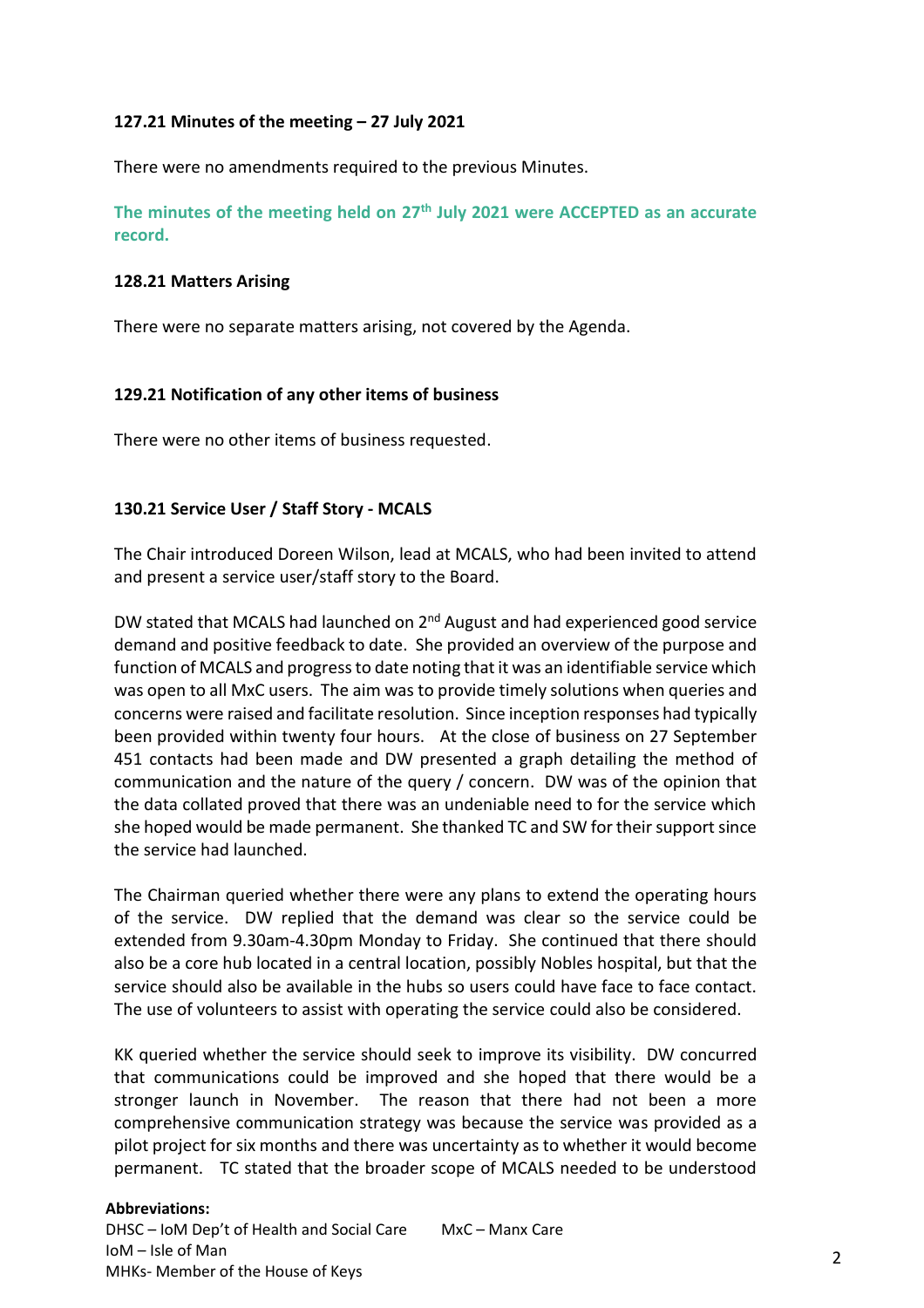and that she and JL would discuss the future operating model and make a recommendation to the November Board meeting. VW added that MCALS would add value to patient stories and would strongly support the continuation of the service.

NW observed that the decision making process required some finessing particularly where there was manifest evidence to support a project and all stakeholders were in agreement.

# **UPDATES**

## **131.21 Chairs Report**

The Chair gave his report to the Board and referred to a meeting held with the Department of Health and Social Care the previous day. He acknowledged that whilst there was still a huge amount of work for MxC to do, there had been some significant achievements already made. MCALS being an example of this.

# **132.21 Chief Executive's Report and Horizon Scan**

A copy of the report was tabled, which summarised the activities conducted by TC during late August and September and was supplemented by the Horizon Scan which detailed the actions being undertaken by each of the operational care groups, together with a summary of TC's visits and meetings with service teams over the course of the month.

The number of covid positive cases within the community and admitted to Nobles Hospital had continued to decline during September and MxC has stepped down to Level 1 Business Continuity and Escalation. There had been a recent increase in community infection rates and five people remained in hospital with the virus.

The recently appointed Director of Nursing had undertaken a high-level review of the nurse staffing challenges and flagged to the Quality, Safety and Experience Committee his concern regarding the volatility of staffing levels and a lack of resilience in rotas, which has necessitated interventions to support safer care. It was essential to ensure that the correct staffing establishment was present at ward level and the possibility of utilising registered professionals from other areas was being considered.

The Theatre Improvement Programme remained on track and was RAG rated Green. The Association for Perioperative Practice (AFPP) accreditation audit had been held during September. The report and recommendations would be available within the next two to three week however initial feedback had been positive. TC commented that it was important the momentum for the improvement programme was maintained.

Culture Workshops had continued through September and planning for Phase 2 of the programme was being finalised between Develop Consulting and the Chief Executive.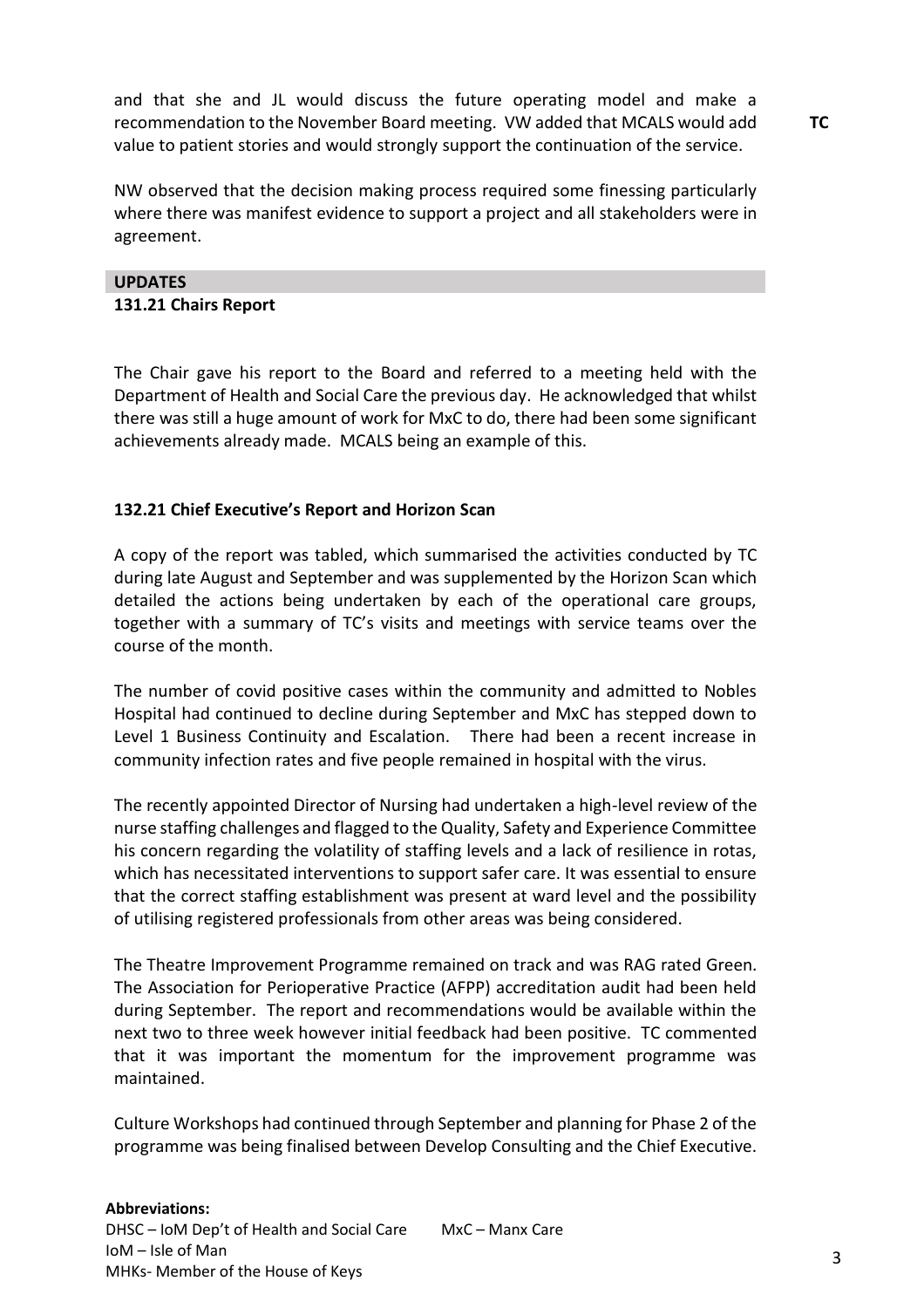As at 17th September 2021, 128,914 Covid-19 vaccinations had been delivered on the Isle of Man, with 97% of those who have been vaccinated receiving both doses.

Final preparations were underway to start delivering a single vaccination to all 12-15 year olds, as well as delivering the booster programme for all 50 year olds and above and those in clinically vulnerable or high risk categories.

# **133.21 Committee chairs reports (September –QSE, People, FP&C, Digital)**

QSE Committee – VW stated that, whilst she was not pleased to hear the report findings, she was encouraged that the Director of Nursing felt enabled to speak candidly and frankly to the Committee regarding the review he had undertaken of the nurse staffing challenges. This had enabled the matter to be escalated to the Board without delay and a full discussion on the issues raised was an agenda item for later in the meeting. With regard to Incident Reporting, Investigating and Learning, the policy had been approved but VW would like to see a more robust approach to learning. VW echoed a comment that she had made earlier in the meeting about the importance of receiving patient stories notwithstanding whether they were complaints or compliments.

People Committee – SP expressed her disappointment that a staff story had not been presented to the committee and emphasised the importance of hearing these stories. A proposal had been made for a staff recognition scheme and the importance of progressing this quickly was acknowledged. A workforce and culture update had been provided for work done in August. It was noted that a methodology for workforce modelling was in development and a number of staff engagement actions had taken place including work with Laundry Services and Theatres and feedback to Care group leads on the results of staff surveys. It was clear that the programme was gaining momentum however staffing levels remained an issue.

Digital and Informatics Committee – KK commented that it was essential that there was good visibility on how IT was supporting MxC. A Clinical Informatics Steering Group (CISG) has been established, comprising representatives from Manx Care's Care Groups. It was hoped that the group would form the stakeholder perspective path into the D&I committee. KK had reviewed high-level Terms of Reference which were comprehensive. A steering group was being established to direct the MxC Records. The group would include the Information Commissioner and it was hoped that this would facilitate improved relationships. Clinical Coding bids had been received and were being considered. The existing team had completed 90% of the work assigned to them and a quality audit would take place to ensure the work was of a sufficient standard. With regard to business intelligence, the first iteration of the automatically produced IPR was due at the end of September. Red rated projects were discussed (Paging and Rostering). These two projects were red due to the programme issues, rather than representing any patient safety or quality risk. Enforcement

# **Abbreviations:**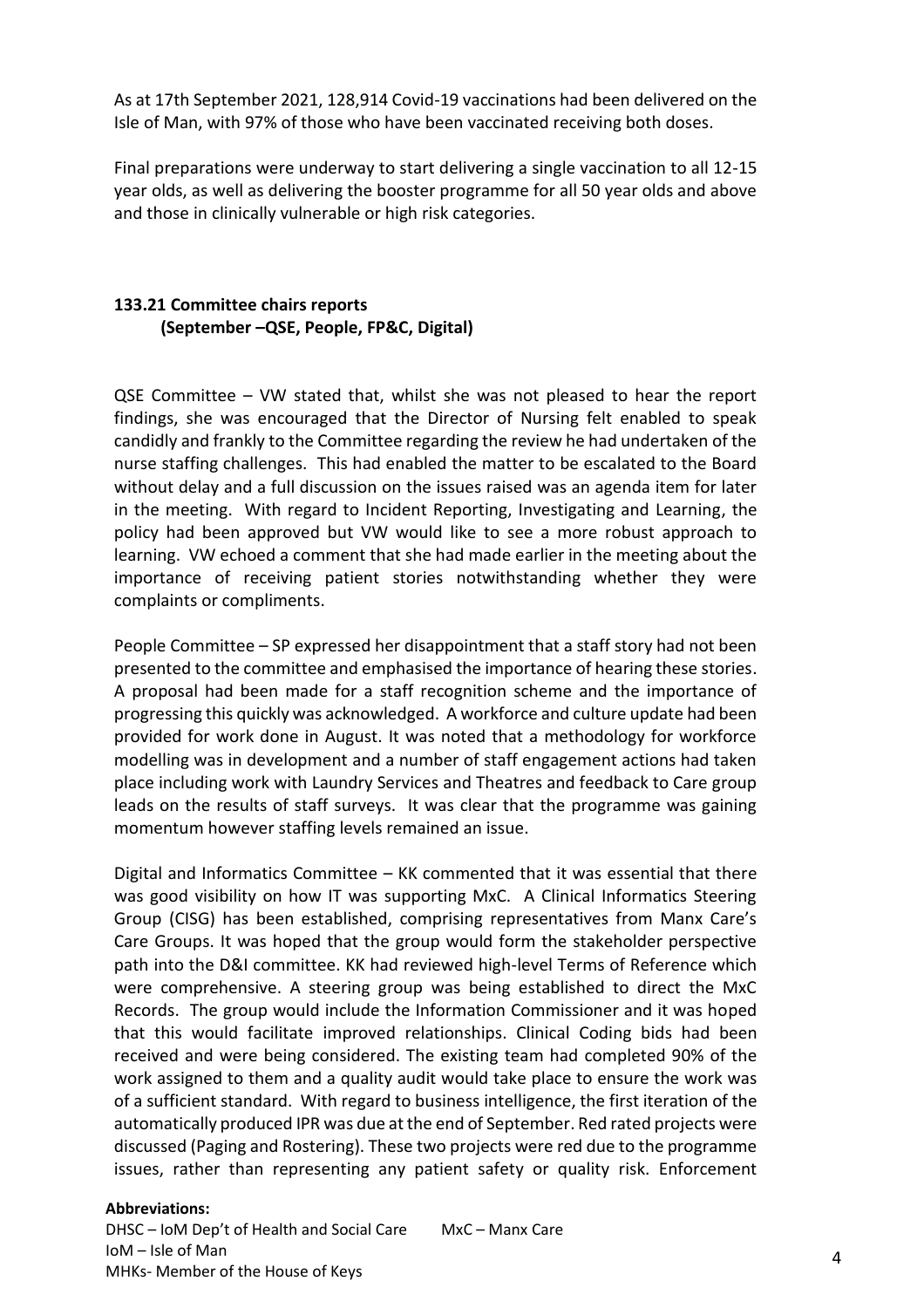notices had been served in relation to SAR non-compliance. The issue was discussed, and assurances received that steps were being put in place to prevent a reoccurrence, including a weekly report to the CEO. It was also agreed to produce trend data.

FP& C – NW informed the meeting that extensive work had been undertaken to prepare the 2022 budget during the summer months. Management Accounts had revealed a slight overrun at the end of July. Reporting could be improved upon by the production of monthly accounts which would provide data to forecast more accurately. This would assist with managing expectations and also to fully understand the relationship between opening baseline position, controllable and noncontrollable costs and what could be done immediately to assist the outcome. There was an opportunity to further manage costs and a cost improvement plan was underway. The high costs associated with agency and locum costs could be lessened with a successful recruitment programme. NW observed that the teams were fatigued and their goodwill to bridge staffing gaps could not be relied upon forever. He echoed his earlier observation regarding the speed of decision making where there was clear agreement on matters that should be stopped or continued as decisions were taking too long . Comprehensive reports on Contract compliance, Restoration and Dashboard digital report progress had been received.

MHAL – AG confirmed that a meeting had taken place the previous day. The main business of the meeting was to receive the report from the Mental Health Commission on one of the MxC facilities. The review had been very positive which was encouraging and the Chairman of the Mental Health Commission had offered pointers for further review to help continued improvement of the facility. Training from the Royal College of Psychiatrists had been secured for the on Island psychiatrists. The request was being processed by commissioning but as it was mandatory, there shouldn't be an issue. The mental health service team were working with the Mental Health Act tribunal as their guidance documents required updating. Once the updates were complete, they would be circulated to stakeholders for review.

# **PRIORITY ONE – IMPROVING PATIENT SAFETY 134.21 Integrated Performance Report & Executive Overview**

A copy of the report had been circulated in advance. OR confirmed that the report was being refined to provide more meaningful data. He highlighted that the data in the report was from July and during that month, covid protocols had been reintroduced which had resulted in significant impact on the cancellation of elective surgery, especially regarding orthopaedic procedures. Length of stay had also increased due to the wider impact of covid on the provision of social care. There had been a month on month reduction in ED visits. The target of being attended too within four hours was 79.3% in July and 80% in August which was very encouraging given the UK NHS average was 77%. There had been a significant increase in calls to the ambulance service which had seen an increase of 34.5% from July 2020 to July 2021 and an increase of 18% from June 2021 to July 2021. The mental health case load remained stable and there had been a significant reduction in the length of stay

# **Abbreviations:**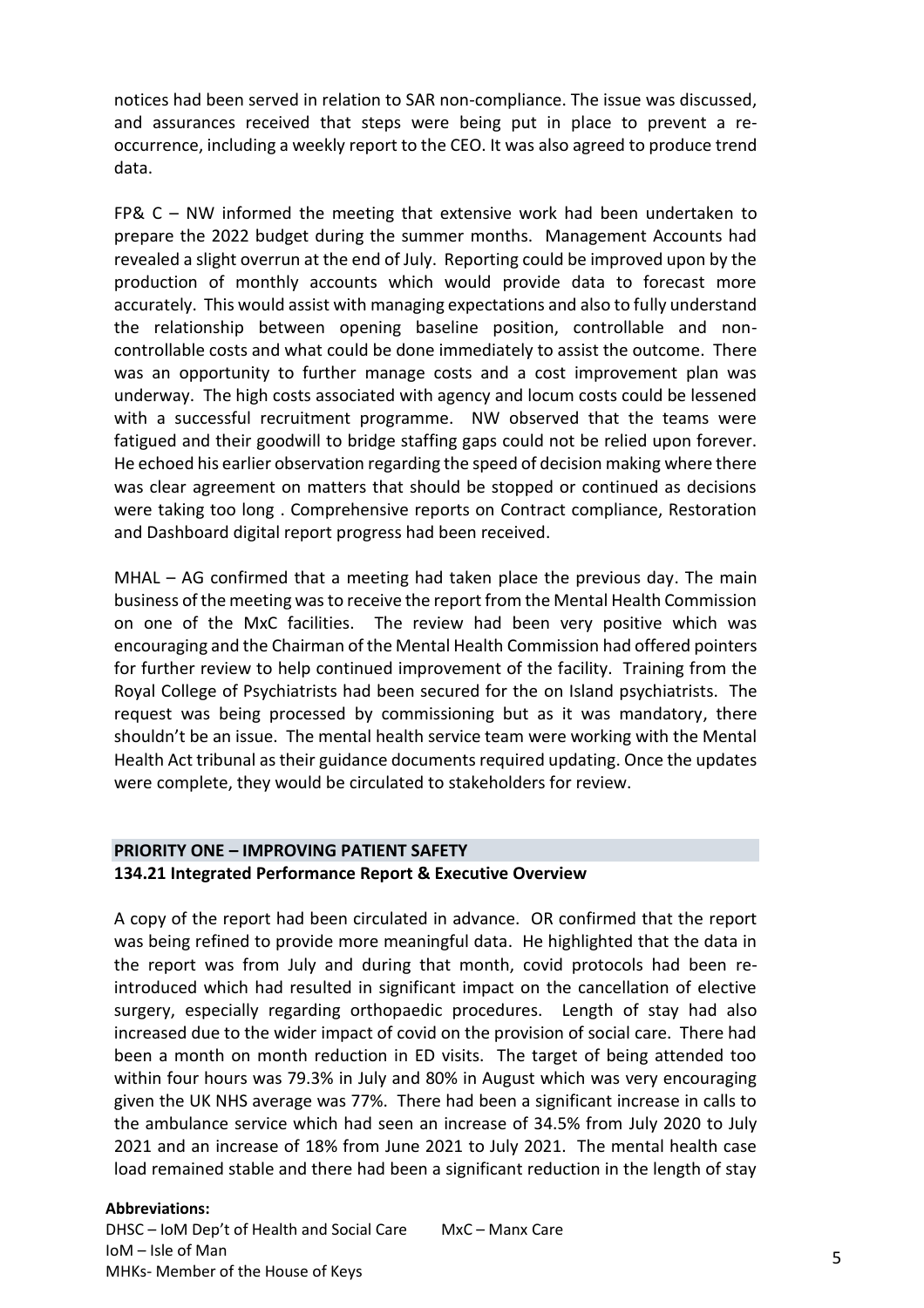at Mananan court and 90% of patients had been followed up on within three days of discharge.

AF thanked OR for his report but queried why the July figures were being reported upon when it would be much more meaningful to have the previous month included. RW stated that the automation process was making good progress and that phase one would be complete at the end of the week with phase two being delivered in six to seven months. RW outlined the process and confirmed that when automation was complete, year on year figures, previous month data, benchmarking and trend reporting would all be available.

TC queried why the 'did not attend' figures remained high and what actions were being taken to remediate this. OR explained that the current process to book clinics was the main factor. Clinics were booked up to a year in advance which meant that many patients simply forgot their appointments. Going forward the UK model of issuing appointments six weeks in advance would be adopted. This would also ensure the availability of consultants and reduce the incidents of cancelling clinics. OR was also looking at ways to improve SMS opt-in so that patients would be reminded of their appointments via SMS. TC welcomed the proposed changes and observed that patients should also be able to easily re-arrange appointments if they were unable to attend.

VW indicated that the report had been discussed at the Quality Committee and she considered that some of the data included in the report didn't provide the reader with meaningful information. She cited p.23 of the report which detailed the geographical spread of calls made to the ambulance service. She sought clarification as to the increase in re-referral rates for children and adult safeguarding rates. SS concurred that the re-referral rate was a concern and an audit was underway to ascertain whether the cause was a child not being assessed when they ought to have been or the assessment being closed down too soon. With regard to adult safeguarding SS explained that the police often raised a significant concern which was different to a referral and she explained the difference between the two. There was focussed work ongoing to improve the provision of adult safeguarding which was presently not at the standard it needed to be.

AG requested an explanation as to why Integrated Primary and Community Care had missed all of its referral targets. OR explained that CATs was currently in the process of transferring between Care Groups, and as a service it no longer sat within Integrated Primary and Community Care. CAT's resource had been adversely affected by covid and personnel retiring. Two people had been recruited and some areas had been reconfigured to focus on domiciliary provision. It was noted that the service prior to covid had always been on target and OR was confident that once the backlog was cleared, referral targets would be met.

NW commented that the non-execs had received a very useful presentation from IT regarding IPR reporting. He emphasised the importance of expediting reporting so that senior leaders could analyse the data to provide the real story around the statistics. SA highlighted that there were several levels of targets, and whilst these

### **Abbreviations:**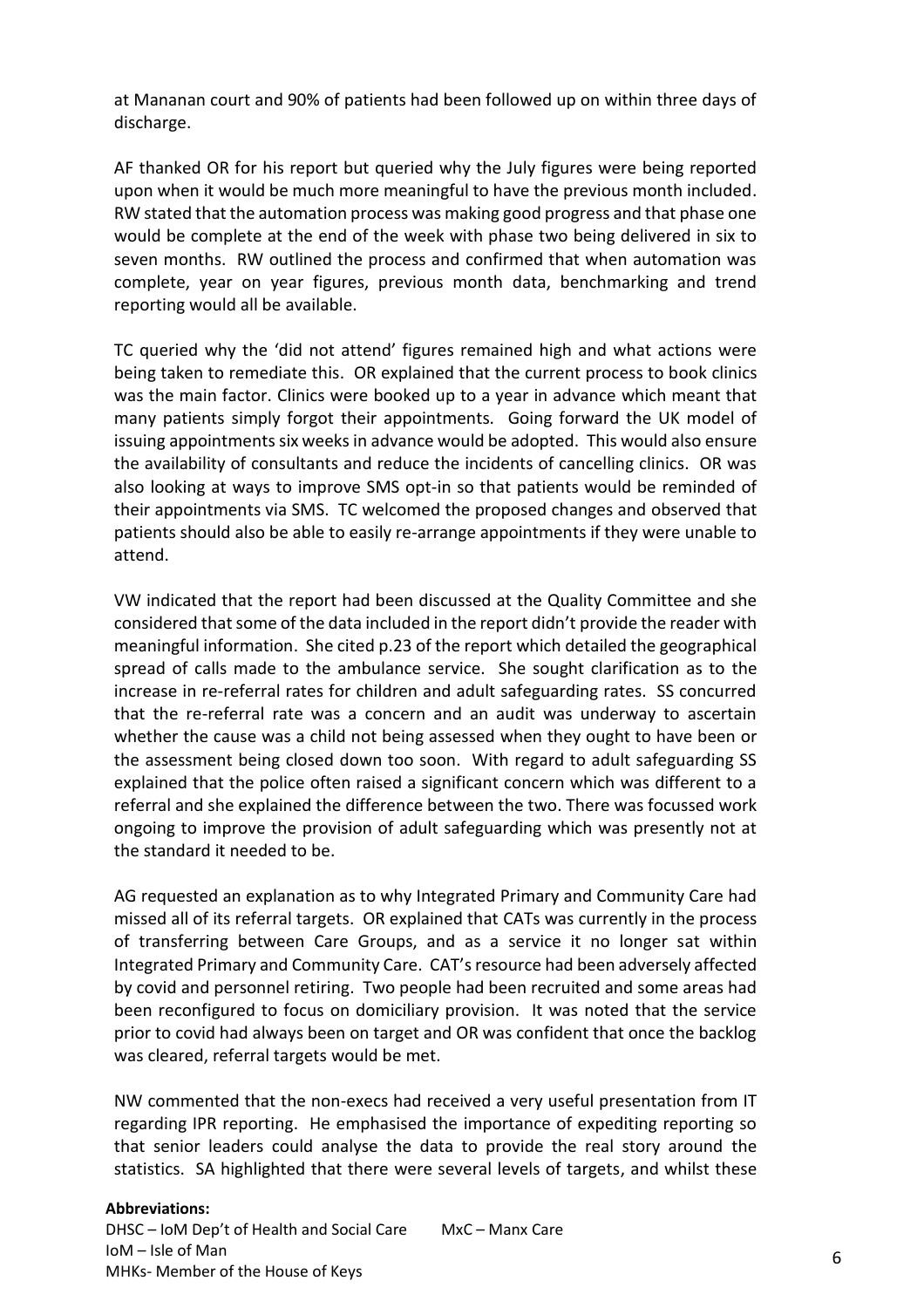were useful, other metrics should also be considered. It was also important to note the care that was actually being provided and the improvements that were being made.

KK queried how the backlog of elective surgeries would be remediated and whether OR was confident that the service providers that were to be engaged, could provide the resource required. OR stated that 18 Weeks were a very well respected provider within the NHS and their model was to utilise weekend resource. They had assured OR that they could meet the resource needs. Medefer provided consultants that would provide services during their down time. A portal was used so that the consultant could access the relevant record and this was currently with the ICO for approval. OR had made clear to both providers that Recovery and Restoration project would complete on 31 March 2022 and the remediation must be complete by then.

# **135.21 Breast Services Update**

OR outlined the actions that were being take to address the underperformance issues relating to provision of breast cancer care. The standards for cancer care were to receive an appointment within two weeks of referral from a GP, there should be no more than two months between the date the hospital received an urgent referral for suspected cancer and the start of treatment and no more than one month wait between the meeting at which a treatment plan is agreed and the start of treatment Performance against these standards was monitored on a weekly basis at a Cancer Tracking Meeting, where access to all cancer services were reviewed and necessary operational changes made in order to manage where standards were being breached. OR explained that the pandemic had a particularly negative impact on the ability to deliver the two weeks standard for patients referred for review for suspected breast cancer which was mainly due to workforce challenges, which the team have struggled to mitigate due to lack of locum cover being available from the UK. As a result, it has not been possible to meet the target of 93% of patients seen within two weeks. Since mid-2020 the average performance has been 36.9% of patients being seen within two weeks with the lowest performance reported in January 2021 where on 21.5% of patients seen within two weeks which would be the equivalent of a nine week wait to be seen which was clearly unacceptable. Since April 2021, the Breast Multidisciplinary Team (including Surgeons, Radiologists, Breast Care Nurses, Histopathologists and Mammographers) had been working on a plan to increase capacity in order to be able to work through the backlog of patients so that the two week access standard could be achieved. Actions included, extension of the existing 'triple assessment' breast clinic on a Wednesday to increase the number of appointments available and the introduction of an additional Friday morning triple assessment clinic and an additional bi-weekly Saturday morning double assessment clinic for patients under forty.

In addition to the increase in on island capacity support was also secured from Spire Murrayfield, an independent hospital based in the Wirral. All patients awaiting an appointment at the Manx Breast Unit were offered the opportunity to be seen at Spire Murrayfield, as an alternative to on Island treatment as well as new referrals coming

#### **Abbreviations:**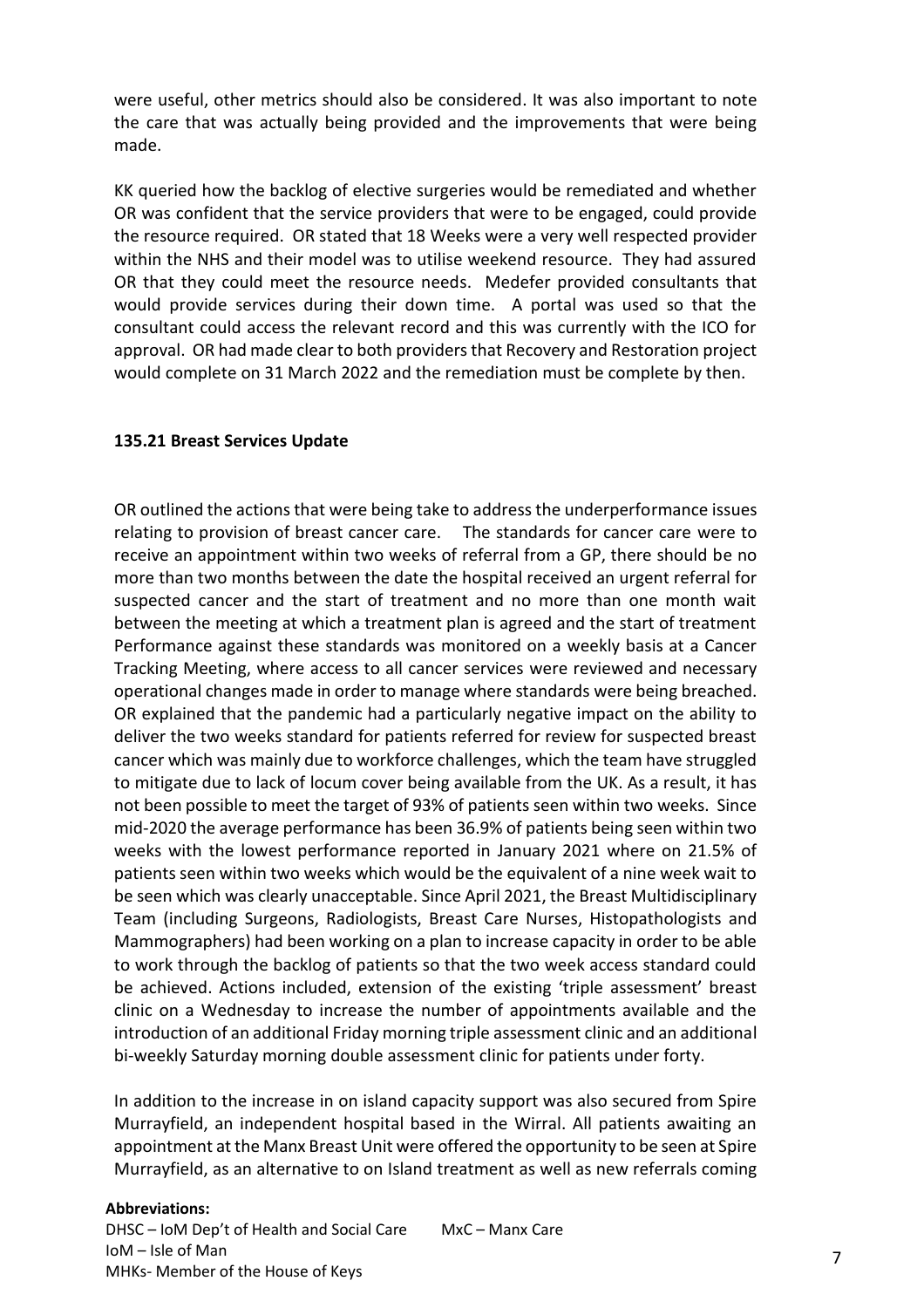in where the wait to be seen was more than two weeks. In total twenty seven patients had taken the opportunity to be seen at Spire and feedback on the assessment at Spire as well as the transfer arrangements had been overwhelmingly positive. The Breast Team were now reporting a position where all referrals received were seen within the two weeks access standard without the need for additional clinics or continued use of Spire. However arrangements were still in place to activate the additional capacity on island should referrals exceed capacity in any given week which could result in someone exceeding the two week waiting time. In order to ensure long term sustainability of the service without the need to rely on ad-hoc clinic capacity, MxC had funded an additional Consultant Breast Radiologist to work alongside the existing substantive Consultant to provide additional capacity and resilience to the service. Surgical establishment provision was also being reviewed to provide additional consultant level resilience particularly within the oncoplastic (reconstructive) field. Funding was being secured to provide an additional Breast Care Nurse and an advertisement for an additional Mammographer would be released shortly. These additional posts working within the service would mean that the capacity of the service could increase overall, meaning that there should not be a position where demand significantly outstripped supply again and the commitments to patients referred into the service with suspected breast cancer could be reliably satisfied.

DW provided some feedback from MCALS that some patients had delayed cancer treatment as they did not want to travel off Island for various reasons such as covid, and queried whether there were any measures that could be put in place to alleviate such concerns. TC stated that MxC was committed to providing breast cancer facilities on Island and it was hoped that due to the increased resource there would be no requirement for breast cancer patients to travel to the UK going forward. The importance of emphasising the message that if a patient was placed on a two week pathway they should not delay receiving treatment for any reason was noted. TC suggested that GP's and other care providers should communicate the message very clearly to patients.

AG queried whether there was a business case for funding for the additional resource. JL confirmed that funding had been allocated previously.

# The meeting adjourned at 11.10 and reconvened at 11.30

# **136.21 Restoration and Recovery Update**

OR outlined the steps that were being taken to address the legacy elective waiting list backlogs held by MxC which had been caused by the pandemic. The requirement to scale down elective inpatient services to create dedicated wards to care for patients with Covid-19 had a significant impact on inpatient waiting lists. The requirement to implement social distancing within waiting rooms reduced outpatient capacity, particularly for new patient referrals who require a face to face consultation.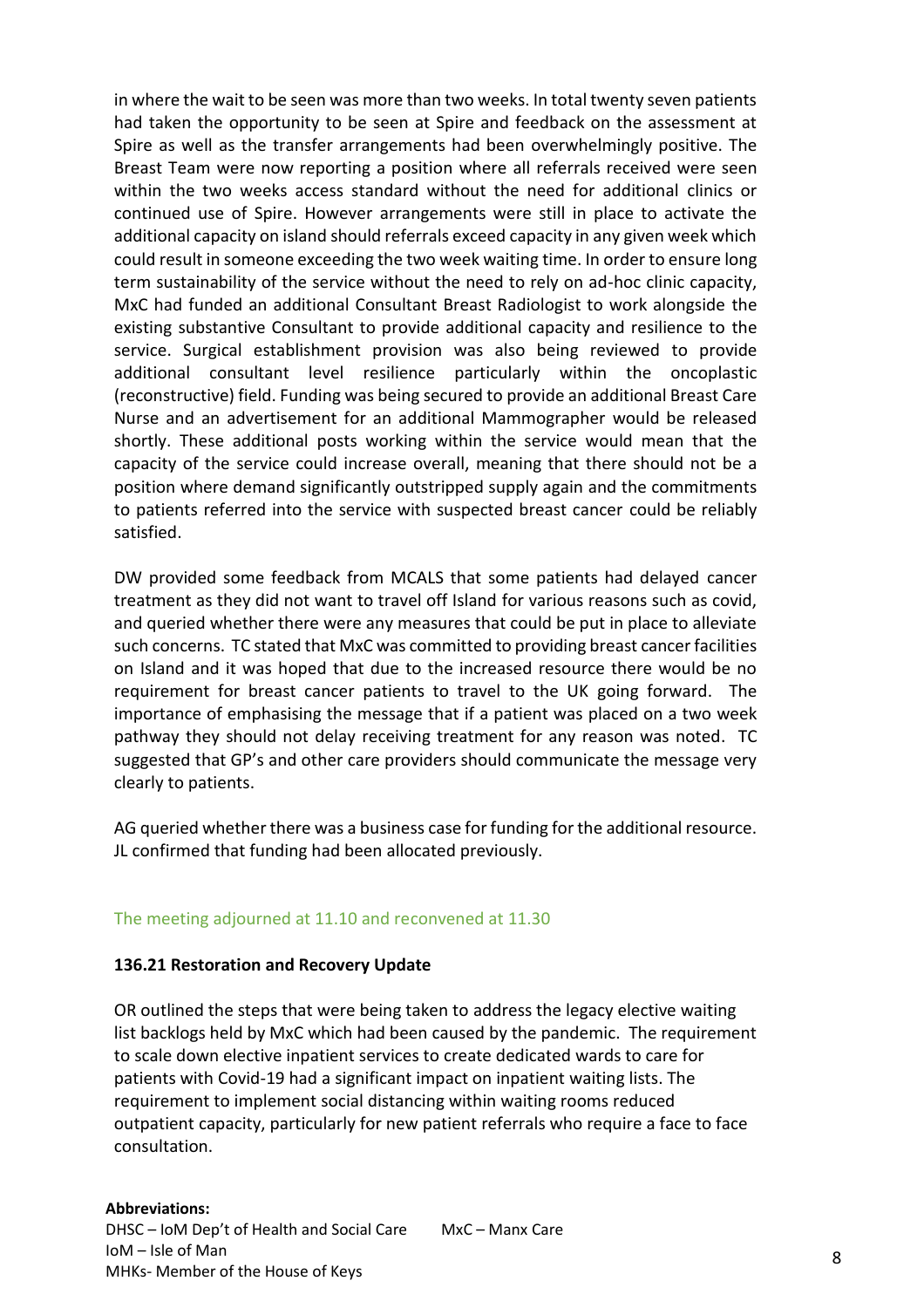To increase elective capacity MxC had engaged with 18 Weeks to undertake endoscopy and cataract procedures which would largely be carried out during weekend sessions. This would clear the wait list for all routine endoscopy and cataract procedures, including second eye procedures, and would be complete by 31 March 2022. A second provider, Medefer, had been engaged to undertake new outpatient virtual first appointments and the resultant virtual follow-up outpatient appointments across seven specialities.

Going forward improvements in productivity and efficiency, particularly with regard to 'did not attend' would be a priority. There would be a focus on outpatient clinics to increase the number of referrals and decrease the number of follow up appointments. A clinical and administrative validation exercise would be undertaken to verify that all those on the waiting list for a new patient appointment still required an appointment. The 'All Access' policy had been drafted and would be presented to the Executive Committee for approval at the end of October. Once approved that would govern how the outpatient function was managed.

AF queried how clinical prioritisation worked in practice. SA replied that the Isle of Man had manoeuvrability so it could be dynamic to respond to changing priorities. He would discuss with colleagues in Liverpool as there was lots of debate as to the best way to manage prioritisation. VW suggested that there could be some selfchallenge of the validity of follow up appointments as some may not be necessary. SA concurred and stated that the 'Outpatient Transformation Programme' was analysing alternative options such as patient initiated follow up and virtual follow up. NW encouraged the use of technology solutions where practicable as most people had been forced to upskill their technological knowledge during the pandemic. An example would be for validation and follow up appointments these could be carried out via Zoom, Teams or over the telephone. OR confirmed that these forms of communication had been utilised where possible during the pandemic and these have continued where possible such as diabetes care. Some 'telemedicine' was being carried out particularly in oncology and patients could either do this from home or from the hospital. This was also being addressed through the Digital Transformation Programme. AG echoed NW's comments and cited the report produced by Alan Wilson regarding sustaining elective performance whereby algorithms could be utilised to create efficiencies. He encouraged transformation change instead of simply recruiting more people. OR concurred and stated that the management of waiting lists needed to be improved upon and existing administrative staff would be redeployed. As discussed earlier in the meeting, now that assurance had been provided by the Association for Perioperative Practice accreditation, the focus would be on improving productivity. This would be improved by planning theatres six week in advance based on consultants availability. Theatreman software had been operating in theatres for five years and the data recorded detailed how long each elective procedure took. This would be used to plan theatre lists more effectively and was part of the Develop Consulting project. TC commented that the significance of the 'Access Policy' should not be underestimated as such a policy had not been in existence previously. The policy would set out the access rights for all patients and MxC would be accountable to the standards within the policy. She observed that there were many changes linked into

#### **Abbreviations:**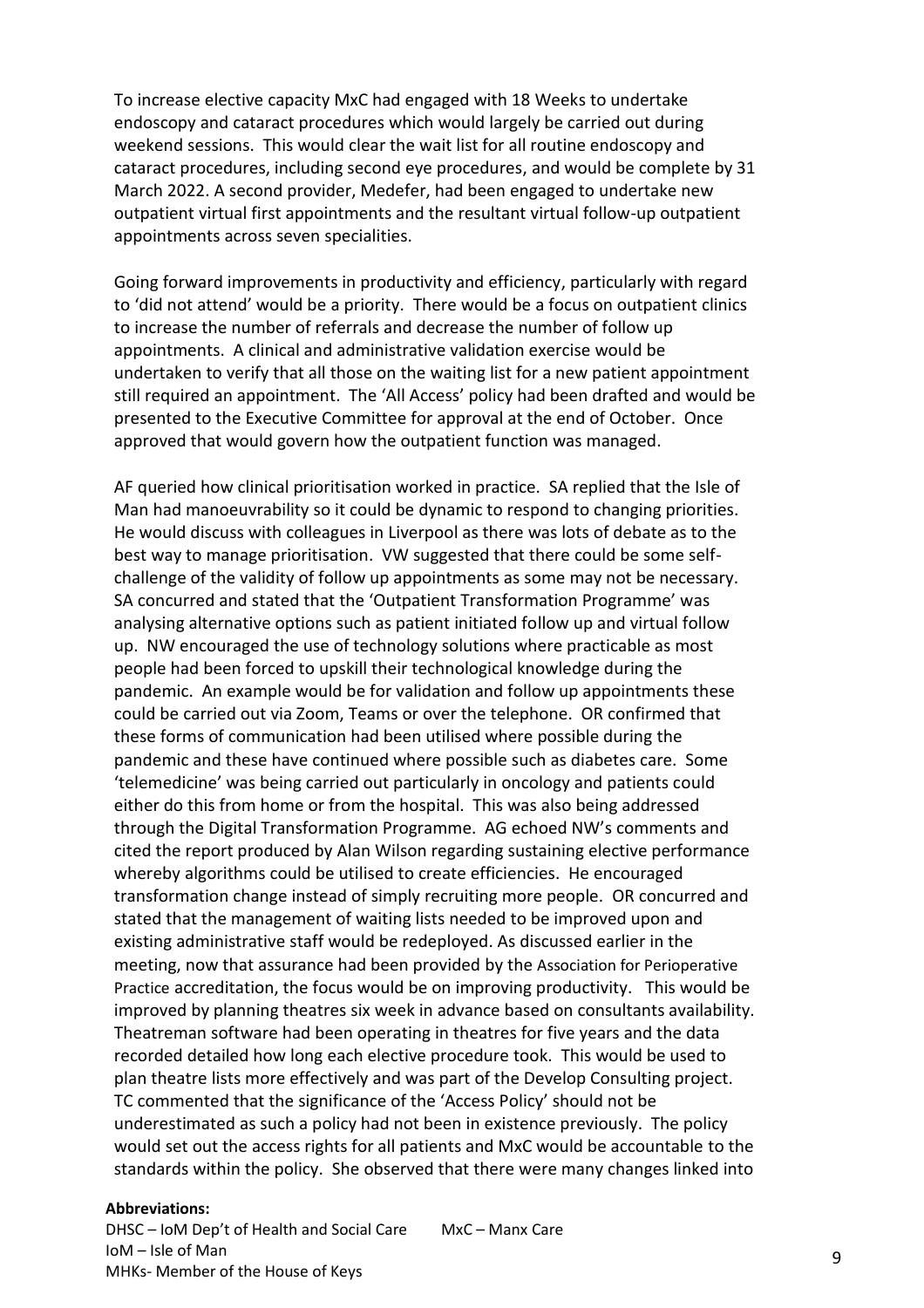the Access Policy and a communication strategy would be necessary both internally and externally to ensure the policy could be delivered effectively. SA reminded the meeting of the five principles that had been put in place prior to the Restoration and Recovery programme and confirmed that the five principles were being delivered and were embedded with the Access Policy.

# **141.21 RN Staffing Report**

A report had been circulated in advance of the meeting which had been prepared by the Director of Nursing. The purpose of the report was to alert the Board of Directors for MxC to a specific concern regarding registered nurse staffing across Nobles and Ramsey Cottage Hospitals. At the earliest opportunity (September 2021) the Director of Nursing has flagged to the Quality, Safety and Experience Committee his concern in respect of a sustained period of staffing volatility which led to several instances of extremely low levels of registered nurse staffing in some clinical areas which, had these events not been successfully mitigated through the efforts of senior leaders and goodwill of registered nurses, could have compromised patient safety. The report expanded upon the difficulty for Members of the Board and outlined how the risk is currently being mitigated in the immediate term; alongside intentions to improve staffing levels over the medium and longer term subject to necessary approvals and supply

AF invited SW to guide the meeting through the report. SW stated that the report had been compiled following analysis of bed meetings, rotas during September, the numbers of emergency and planned admissions and nursing establishments across Nobles and Ramsey Cottage Hospitals. SW explained that nursing establishments were the number of registered nurses and healthcare professionals that made up the workforce for any given area. There were variations in 'uplift' which is the term used to describe the amount of staff necessary to cover for planned and unplanned absence. Where staff had reduced hours either permanently or temporarily over the years, those hours had disappeared which had eroded the establishment. This had resulted in significant amounts of time being spent diverting resource at short notice to provide minimum safe levels of care. This was compounded by the rota's which were poorly planned. Staffing levels which appeared to the Director of Nursing as unsafe had been 'normalised' to the extent that not all colleagues recognised the risk or felt powerless to raise the risk. The planning of annual leave and preparation of rotas at least six weeks in advance varied across MxC. Nursing (and many other) colleagues across MxC had reported being exhausted and appeared to be at the point of having no further discretionary effort to give. Current nursing establishments did not give confidence of being sufficiently informed by acuity and dependency analysis thus raising a concern that establishments might not reflect current care needs for acutely ill patients receiving inpatient care. There was insufficient line of sight of registered nurse vacancy position. Estimates of vacancies were not consistent meaning that it was not clear what the actual vacancy position was. The vacancy position must be based on establishments and if establishments were not sufficiently informed and adapted by acuity and dependency analyses from the outset then the vacancy rate, once verified, may also be unreliable for assurance

#### **Abbreviations:**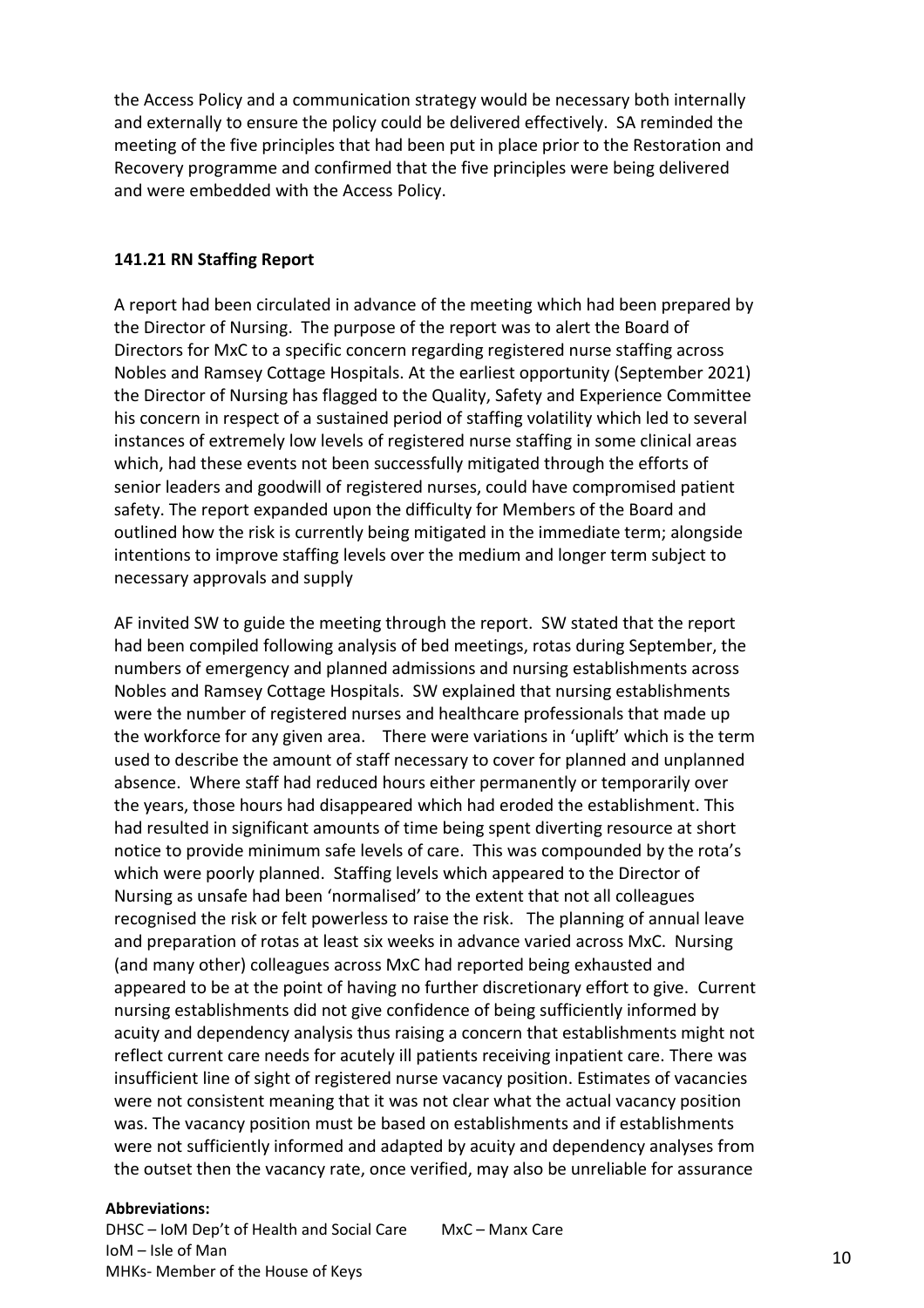purposes. The struggle with recruitment continued to be an issue and there were only around twelve nurses being trained on Island each year. Coupled with an aging workforce 28% of nurses could retire now and that would rise to 47% in 2026. He had set out immediate, short term and long term actions to mitigate the risks. The acceleration of international recruitment was paramount as well as utilising registered nurses that were non ward based and increase training on Island.

AF queried what SW considered to be the biggest risk to patient safety. SW replied that in her opinion the risk was greatest on the acute and general medical wards which worsened at night as there were lower numbers of staff. AF queried whether short term suggestions in the paper would be sufficient to solve the immediate issues. SW stated it would address the imperative issues however the existing issues would also be compounded with winter approaching.

KK queried whether an open visiting policy was in place as family and friends could assist with tasks such as helping patients to get out of bed. SW stated that whilst carers and relatives have a part to play, the report focussed on duties that could only be performed by a registered nurse. Currently visiting remained restricted but this would be discussed at a meeting to be held the following day.

SP acknowledged the challenge with recruitment suggested that the Head of Communications should devise a campaign focussed on the different experience of working for MxC in a supportive and collaborative environment and also the benefits of living on the Isle of Man. SP requested that a roadmap be presented to a future meeting.

AG queried how the number of nurses that needed to be trained on Island would be determined. SW stated that the director of nursing was discussing with colleagues at Keyll Darree and it was likely that the number would need to be trebled notwithstanding that on its own, this would not solve the recruitment issue.

TC confirmed that the work surrounding establishment and acquity would be carried out immediately although it was inevitable that the outcome would confirm that more registered and un-registered nurses would be required. A significant workforce planning exercise would need to be undertaken which in itself would produces some invariables as not every person who commences nursing training will complete it. With regard to overseas recruitment it was necessary to have approval of the DHSC and support from the Treasury and the Executive was working with both to secure the approvals. The un-registered workforce, particularly bands 4-5 could be upskilled to provide support. The requirement to move at pace to mitigate the risks was acknowledged and a further update would be presented to the next meeting. VW encouraged the Executive to relax the rules on visiting as it would hopefully alleviate some pressures of nursing staff and improve the wellbeing of patients. She also requested that the use of volunteer visitors be considered. SW would provide a response via e-mail to VW as to whether visiting time rules could be relaxed and the use of volunteers.

**PRIORITY TWO – CREATING A POSITIVE WORKFORCE CULTURE 137.21 Workforce and Culture – Staff Absence Report**

#### **Abbreviations:**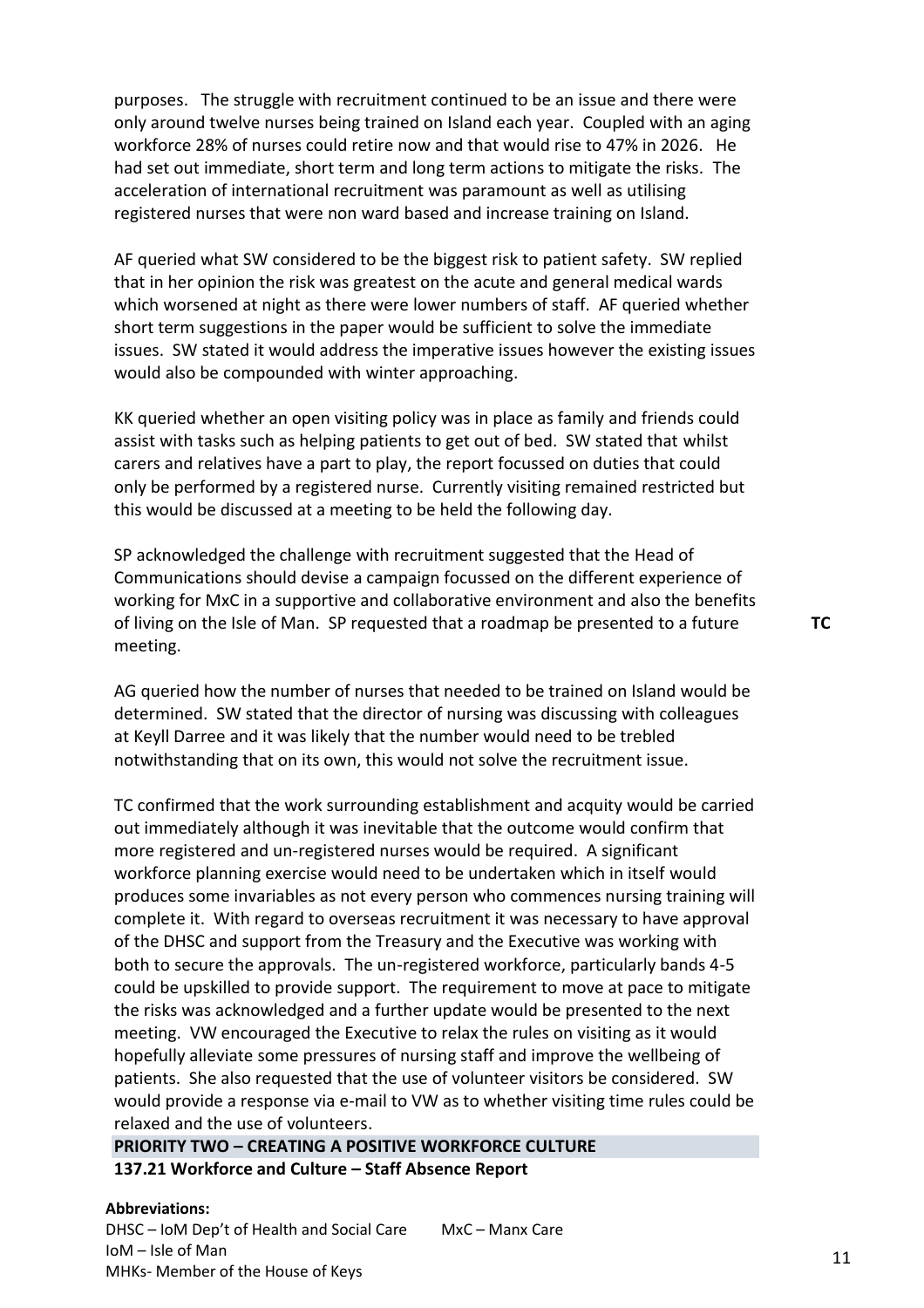The absence report had been circulated prior to the meeting. There had been a rise in absence due to respiratory conditions, muscular and skeletal and mental health issues. AC stated that in response to the impact of covid on health care workers, various measures had been implemented for mitigation purposes. Mental health first aid training had been provided to managers, the 'HeadSpace' app had been made available to all care staff, a dedicated helpline to support GP's mental health had been provided, a stress awareness month had been held in April and mindfulness sessions were being held. AC emphasised the importance of employees being permitted sufficient time to take up these initiatives. HR were working with managers to make early intervention in sickness absence as this was the most effective way to ensure the absence did not become long term.

AF had met with the Executive team and senior managers and there had been an observation that the provision of crèche services may improve sickness absence. BS replied that the provision of crèche facilities had been looked at several times in recent years however the consensus was that employees wanted facilities in their locale, not at the hospital and that the main pressure was for care for under 2 year olds. BS would revisit whether there was a current need for crèche provision. **BS**

# **PRIORITY THREE – IMPROVING FINANCIAL HEALTH**

#### **138.21 Finance Report – July 2021**

JL stated that the July result had significantly changed the actual YTD overspend to (£1.9m) and the full year forecast, which was now expected to be (£5.0m) over budget. The movement in actuals from the prior month was (£1.5m) with the main change being the increase in tertiary services associated with Restoration and Recovery in the UK. Costs had increased by (£1.2m) which was an overspend of (£0.9m) in the month for the service. The remaining movement was across the other Care Group. Analysis was being undertaken to determine whether the uplift trend in tertiary activity was likely to continue. There had been an increase in drug costs which was a global issue and one that MxC could not control. Prescribing habits and wastage were being looked at as potential mitigation. There had been an increased cost for PPE, swabs, testing equipment etc. due to covid. There was also costs that were due to covid but not as obvious as PPE such as agency and temporary staff costs due to staff absence and an exercise was currently being undertaken to capture any further expected costs relating to covid in order to help frame the recovery of the expenditure. There had been further covid expenditure of £1.1m relating to testing and the vaccination programme. Business cases for these have been previously approved to be recovered from a central contingency fund held by Treasury. The closure of the Private Patients ward had also had an adverse impact on income. The Cost Improvement Plan 'CIP' target for year one had been set at £2.7m. Following the development of the action plan, the project was now in an accelerated delivery phase where intense work was underway to begin driving savings in the second half of the year. JL was confident that the target would be met and other opportunities were being looked at outside the initial five work streams. The off-Island patient transfer service was also being analysed to see if costs savings could be made. JL echoed

### **Abbreviations:**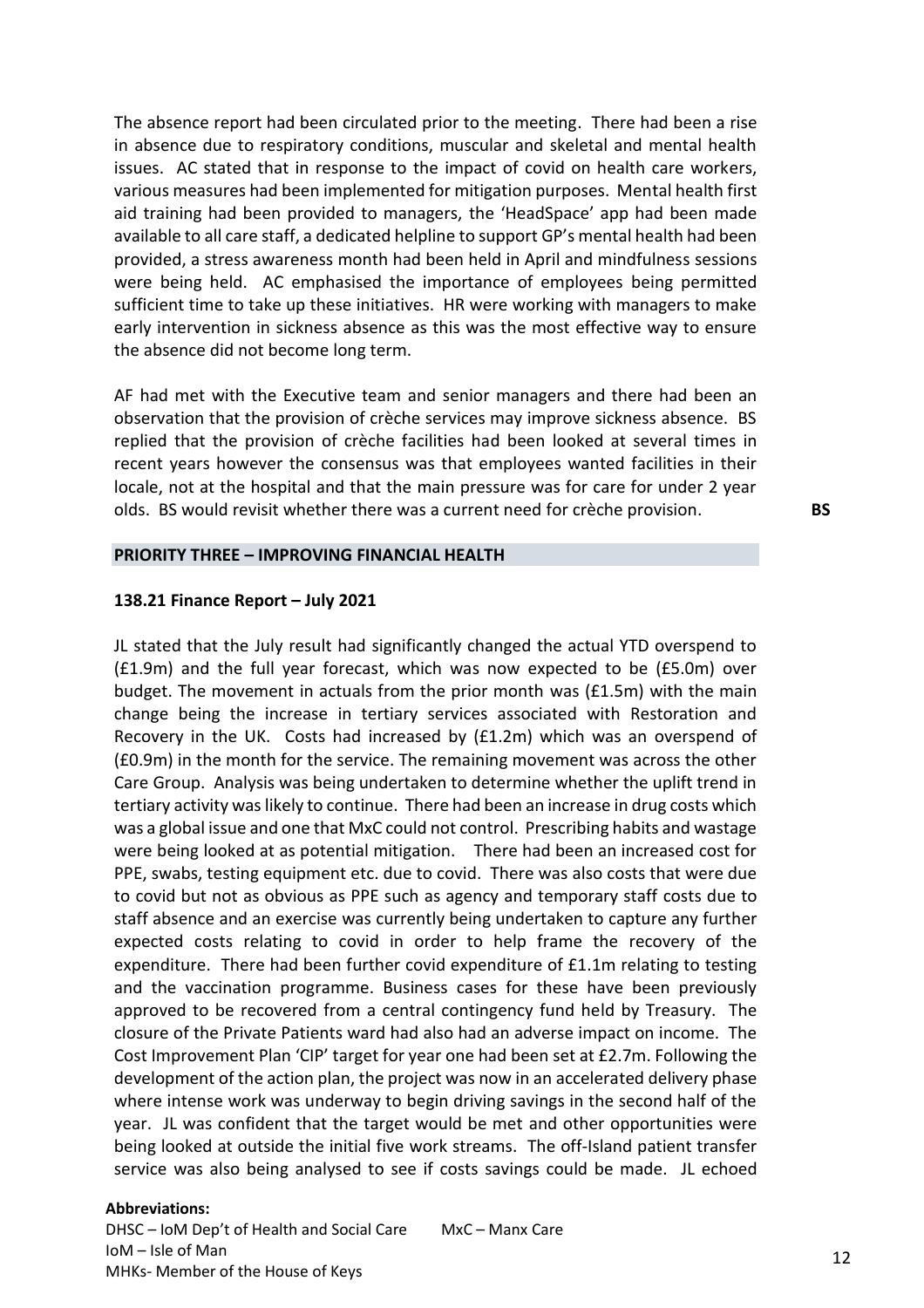comments made earlier in the meeting when referring to the need to make better use of resource to achieve greater efficiency and prioritisation in general, to do more with what was currently in place. A 'Back to Balance' plan was being devised to determine what actions would be necessary to get back in line by year end.

SA queried whether there was a resilience fund within treasury that MxC could leverage, particularly considering the report into nursing resource. JL replied that there was not and business cases would have to be submitted to Treasury for any additional funding requirements. The best approach would be to include a range of interventions in a single strategic business case rather than making several applications to Treasury. It would also be essential that improved efficiencies could be demonstrated prior to making an application for additional funding as it was not desirable to request additional funding.

AG observed that notwithstanding the covid costs which were beyond MxC control and must be recouped, the emphasis must be to manage within budget and be good financial citizens. JL concurred and stated that prioritisation was key rather than continually seeking additional funding. TC added that it was important for the Treasury to view MxC separately from the DHSC and that there perhaps should be some transparency of the DHSC financial position through the papers presented to the Board. TC continued that it was necessary to link the budget back to transformation as the baseline may not have been where it was determined to be originally. There appeared to be a blurred line between business as usual and transformation.

# **91.21 Any Other Business with Prior Agreement of the Chair**

There was no further business to consider, the Chairman invited questions from members of the public commencing with those already submitted.

# **Mr Simon Mann (SM)**

Question 1: Why don't GP's undertake training outside of the normal working week?

Response: There was no expectation that any training should be undertaken in any persons own time although GP's often do. The GP Education session is a necessity and this sessions will become more essential and more often as services move from primary to secondary care.

Question 2: In what circumstances, with exception of annual leave and sickness, is a GP able to be absent from work during the working week? It had been noted that a GP had been absent from work for a day to provide support to a candidate standing in the recent general election.

Response: GP's are not employees of MxC. It is likely that the GP either took annual leave or it was their day off. Without knowing the identity of the individual it was impossible to confirm and AF requested that SM provide additional detail.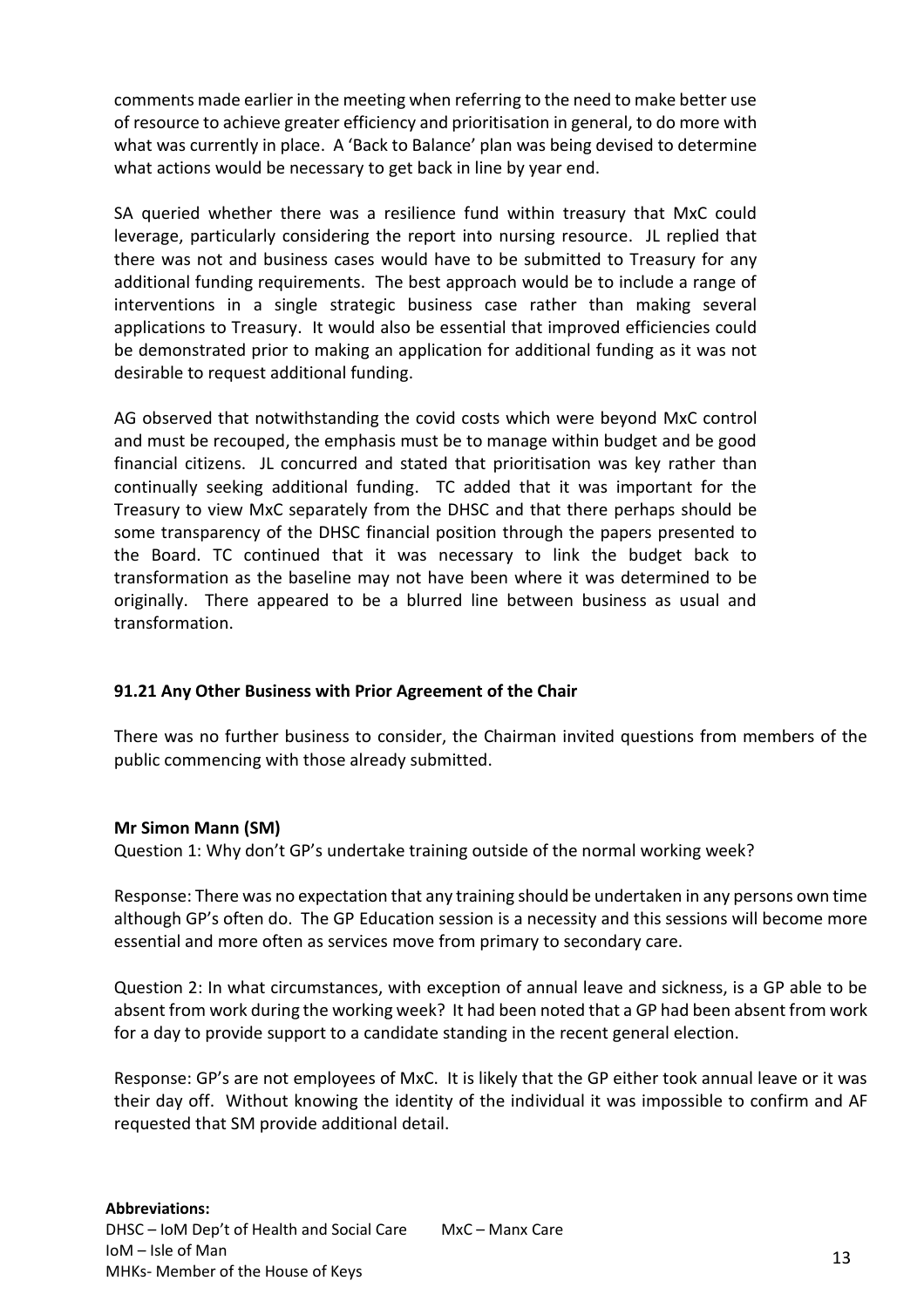Question 3: Why is the UK Consultant Pension Scheme not transferable to the Isle of Man as it impedes recruitment of key staff and what steps is MxC taking to address this?

Response: The Consultant Pension Scheme is only available for employees of the UK NHS. The accrued pension value could be transferred from the UK scheme into the Isle of Man Government Unified Scheme. The Isle of Man NHS Scheme closed in 2012.

Question 4: What steps have been taken since the last Board meeting to make substantive improvements to services at Ramsey GP practise and Ramsey Cottage Hospital?

Response: The GP facilities are GP owned and no shortfalls had been identified. With regard to Ramsey Cottage Hospital the planned maintenance programme was ongoing. A new generator to support critical infrastructure and an uninterrupted power supply had been installed. Reviews regarding the various buildings were ongoing and a long term plan would be considered in due course.

# **Questions from CAMS**

Question 1: Often with integrated care pathways finances to do not keep track. How will MxC ensure that this does not occur and that finances will flex with developing care pathways?

Response: MxC can move money around its services so there it should follow the redesigned pathway and patient. CAMS service model, 'I Thrive' is very different as it focusses more on making patients less reliant on CAMS by providing the appropriate early intervention, treatment and support which is often done in conjunction with other bodies such as the Department for Education, Sport and Culture. In such cases funding may be pooled for delivery of that service. A core CAMS model would also be configured in which would be in conjunction with the DHSC and it was hoped that spending could be reduced on inpatient provision with other more effective solutions being utilised.

# **Questions from SM**

Question 1: The triage system provided by GP's is failing particularly with regard to emergency mental health provision and people are unable to access urgent mental health services quickly enough.

Response: TC confirmed that there was a dedicated mental health crisis line which was available 24/7. This may benefit from more comprehensive advertising so people are aware they do not have to go via their GP.

Question 2: Due to several factors such as covid, lack of nursing staff and consultants Nobles hospital was at crisis point and the Government must be made aware that urgent funding was required to address the situation.

Response: AF stated that whilst Nobles hospital was experiencing some pressure, he did not consider that the situation to be at crisis level. TC concurred. She continued that the transformation plan was underway and feedback had been received from all services and care groups. The Executive team and senior manager do regular walk-around so they are aware of the pressure points across